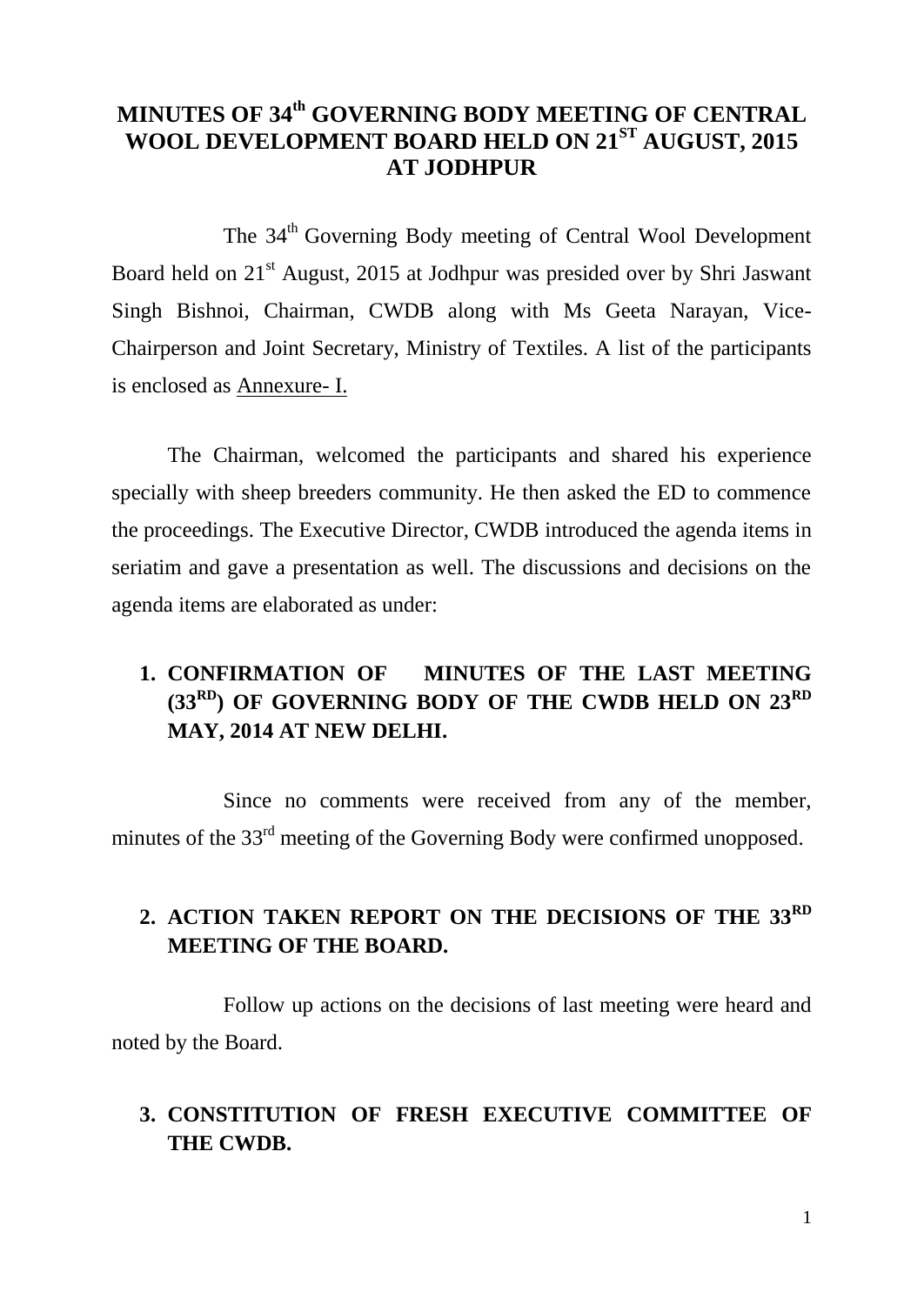I. As per Memorandum of Association and Rules and Regulations of the CWDB, the EC is to be reconstituted after any new Board comes into being on expiry of tenure of the previous Board. Since the current Board was constituted in November 2014 (25.11.2014) and this was the first General Board meeting after that, it was decided to reconstitute the Executive Committee by retaining the same composition as the previous Committee except for the representative from the Planning Commission who would now be replaced by a representative from NITI Aayog in view of the changes in that Govt. authority. The composition was therefore decided to be as:-.

- i) The Joint Secretary (Wool), MOT, New Delhi as Chairperson.
- ii) Textile Commissioner, Mumbai.
- iii) Director/ Dy. Secretary (Finance), MOT, New Delhi.
- iv) Director, National Institution for Transforming India (NITI), (NITI AAYOG) Govt. of India, New Delhi.
- v) Director, Animal Husbandry Deptt., Govt. of Raj., Jaipur.
- vi) Director, Wool Research Association, THANE. (Mumbai)
- vii) Director, Central Sheep & Wool Research Institute (CSWRI), Raj.
- viii) Secretary General, Indian Woollen Mills Fed., Mumbai.
- ix) Executive Director, CWDB, Jodhpur as Member Secretary

## II. Modification proposed under Composition of members of Governing Body of CWDB :

With the permission of the Chair, Mrs. Geeta Narayan, Vice-Chairperson, CWDB and Jt. Secretary, MOT discussed the issues relating to modification of the existing composition of Governing Body of CWDB as per the suggestions of members during the meeting.

As per the MOA and rules and regulations of CWDB, there shall be following members in the board:-

- Five representatives from the Ministries/ Offices of the Central Government, which are related to development of wool & wool industry.
- Four representatives from the State Government of wool producing states, not below the rank of Director.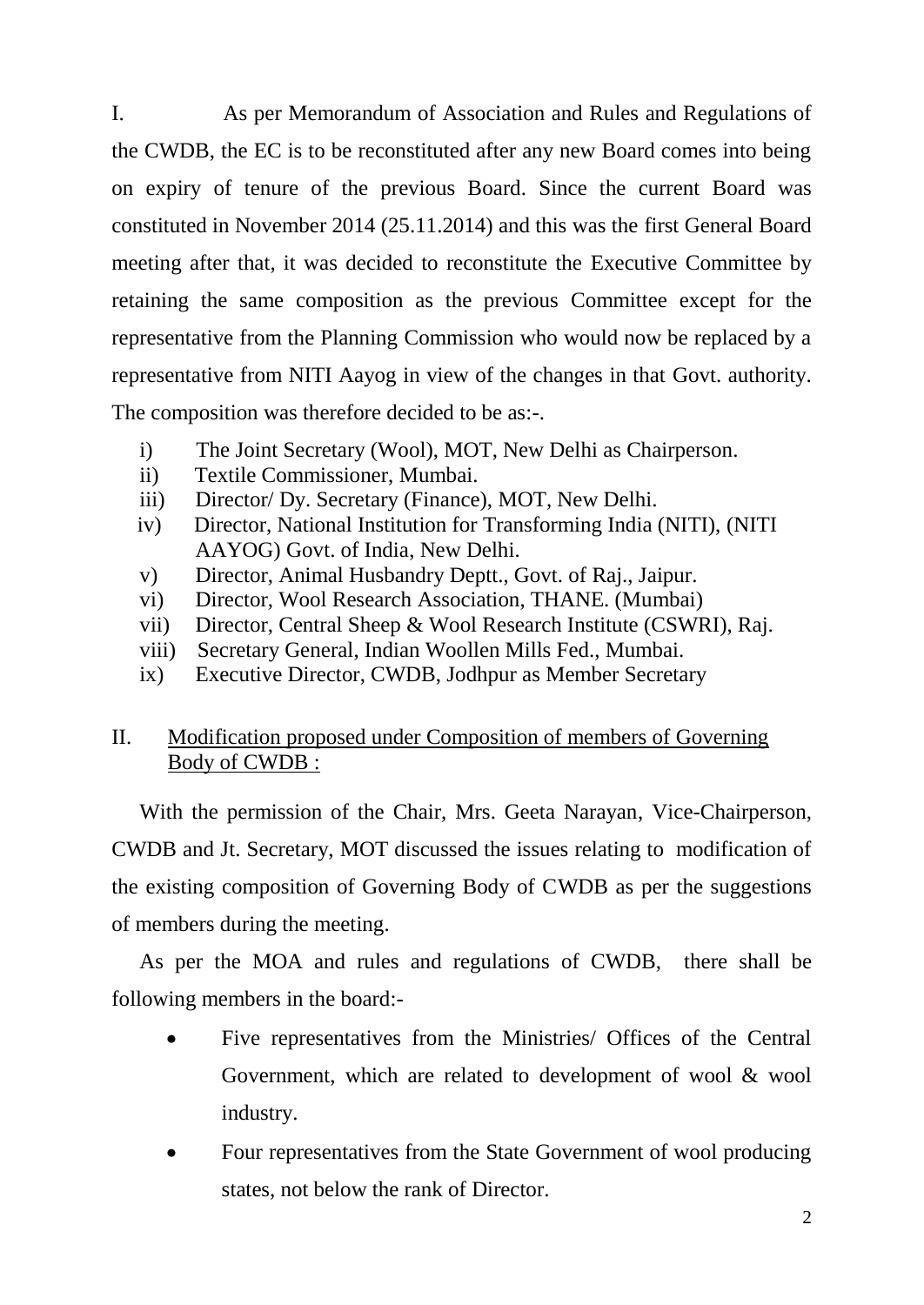- Four representatives from the Federations/Boards/Corporation of the wool producing states, involved in development of sheep and wool.
- Two representatives from research institutions involved in the research work of wool and woollen development.
- Three representatives from the various Organizations of wool sector
- Eight representatives from progressive sheep breeders and Non Governmental Organisations engaged in woolen sector in various wool producing states.
- III. In the above context, the following transpired :-
	- It was observed that Wool production in Tamilnadu is minimal where as it has picked up significantly in Karnataka. Therefore the Board decided to recommend to the Ministry of Textiles to include a representative from Karnataka in place of Tamilnadu after following the relevant procedure in the matter.
	- Some corporations/federations pointed out that the nomenclature of their bodies had undergone change which should be suitably reflected in the governing body composition. These changes were taken note of and agreed to subject to the due confirmations.
	- As regards the nomination of 8 Non-official-members representing progressive sheep breeders/NGOs engaged in wool sector in various wool producing States, the Vice-Chairperson, CWDB requested the members to give suggestions about appropriate organizations with justifications so that the wool sector is well represented in the Governing Body of CWDB. In response, the representative from office of the Textile Commissioner informed that representation of Ladakh Autonomous Hill Development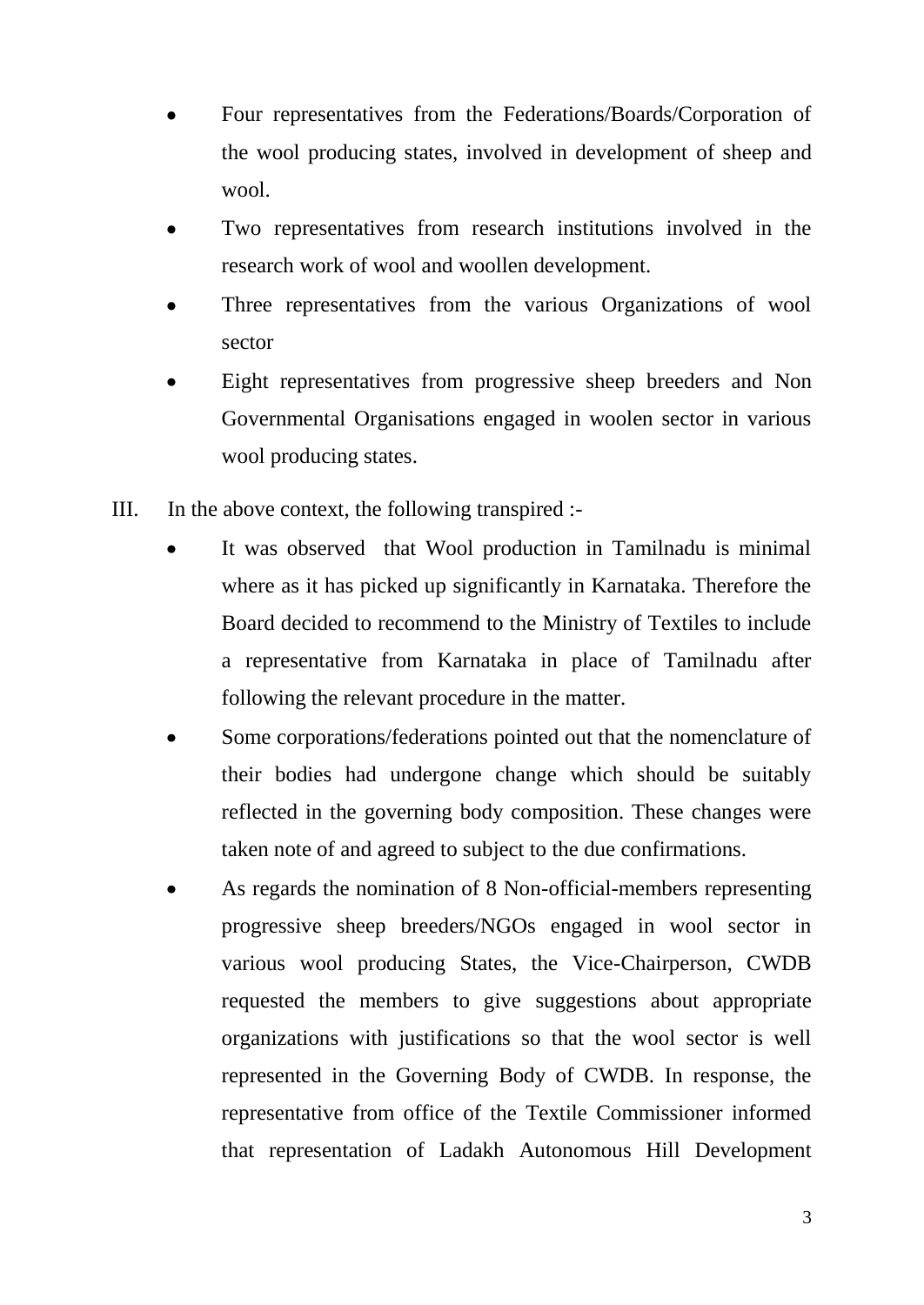Council, Leh may also be included as a member of the Governing Body.

All other proposed amendments were also discussed by the  $\bullet$ Governing Body and it was decided that the amendments that were agreed unanimously by its members, would be sent for approval by the Ministry of Textiles. The proposed amendements are as given below :

| SN            | Composition/<br>Representation                                                                                                                                             | Existing composition                                                                                                                                                                                                                                                                                                             | Proposed<br>amendments<br>to<br><b>Composition of Governing Body</b><br>to be sent to MOT for approval                                                                                                                                                                                                                                |
|---------------|----------------------------------------------------------------------------------------------------------------------------------------------------------------------------|----------------------------------------------------------------------------------------------------------------------------------------------------------------------------------------------------------------------------------------------------------------------------------------------------------------------------------|---------------------------------------------------------------------------------------------------------------------------------------------------------------------------------------------------------------------------------------------------------------------------------------------------------------------------------------|
| A             | Chairman<br>be<br>to<br>nominated<br>by<br>the<br>MOT, Govt. of India.                                                                                                     | Shri Jaswant Singh Bishnoi,<br>Chairman, CWDB                                                                                                                                                                                                                                                                                    | Shri Jaswant Singh Bishnoi,<br>Chairman, CWDB                                                                                                                                                                                                                                                                                         |
| B             | Joint Secretary (Wool),<br>MOT, Government of<br>Vice<br>India.<br>(as)<br>Chairman of Board)                                                                              | Joint<br>Secretary<br>(Wool),<br>Ministry of Textiles, Govt. of<br>India                                                                                                                                                                                                                                                         | Joint Secretary (Wool), Ministry<br>of Textiles, Govt. of India                                                                                                                                                                                                                                                                       |
| $\mathcal{C}$ | Five<br>representatives<br>the Ministries/<br>from<br>Offices of the Central<br>Government, which are<br>related to development<br>wool<br>$\&$<br>of<br>wool<br>industry. | 1. Joint Secretary, Deptt. of<br>Animal Husbandry, Ministry of<br>Agriculture<br>(2)<br>Textile<br>Commissioner, Office of the<br>Textile Commissioner (3)<br>Director (Finance), Ministry of<br>Textiles, (4) Director, Indian<br>Institute of Carpet Technology,<br><b>Director</b><br>BHADOHI, (5)                            | 1. Joint Secretary, Deptt. of<br>Animal Husbandry, Ministry of<br>Agriculture<br>Textile<br>(2)<br>Commissioner, Office of the<br>Textile Commissioner (3)<br>Director (Finance), Ministry of<br>Textiles, (4) Director, Indian<br>Institute of Carpet Technology,<br>BHADOHI,<br>(5)<br><b>National</b>                              |
|               |                                                                                                                                                                            | (Industry & VSE), Planning                                                                                                                                                                                                                                                                                                       | <b>Institution for Transforming</b>                                                                                                                                                                                                                                                                                                   |
| D             | Four<br>representatives<br>the<br><b>State</b><br>from<br>Government of wool<br>producing states, not<br>below the rank of<br>Director.                                    | <b>Commission</b><br>Animal<br>(1)<br>Director,<br>Husbandry Deptt., Govt. of<br>Rajasthan<br>(2)<br>Director,<br>Animal Husbandry Deptt.,<br>Govt. of Tamilnadu,<br>(3)<br><b>Director, Animal Husbandry</b><br>Deptt., Govt. of A.P., (4)<br><b>Additional Secretary, Animal</b><br>Husbandry Deptt., Govt. of<br>Uttarakhand. | India (NITI), Govt. of India<br>(1) Director, Animal Husbandry<br>Deptt., Govt. of Rajasthan (2)<br>Director, Animal Husbandry<br>Deptt., Govt. of Uttar Pradesh,<br>(3)<br>Director,<br><b>Animal</b><br>Husbandry Deptt., Govt. of<br>Telangana<br>(4)<br>Additional<br>Secretary, Animal Husbandry<br>Deptt., Govt. of Uttarakhand |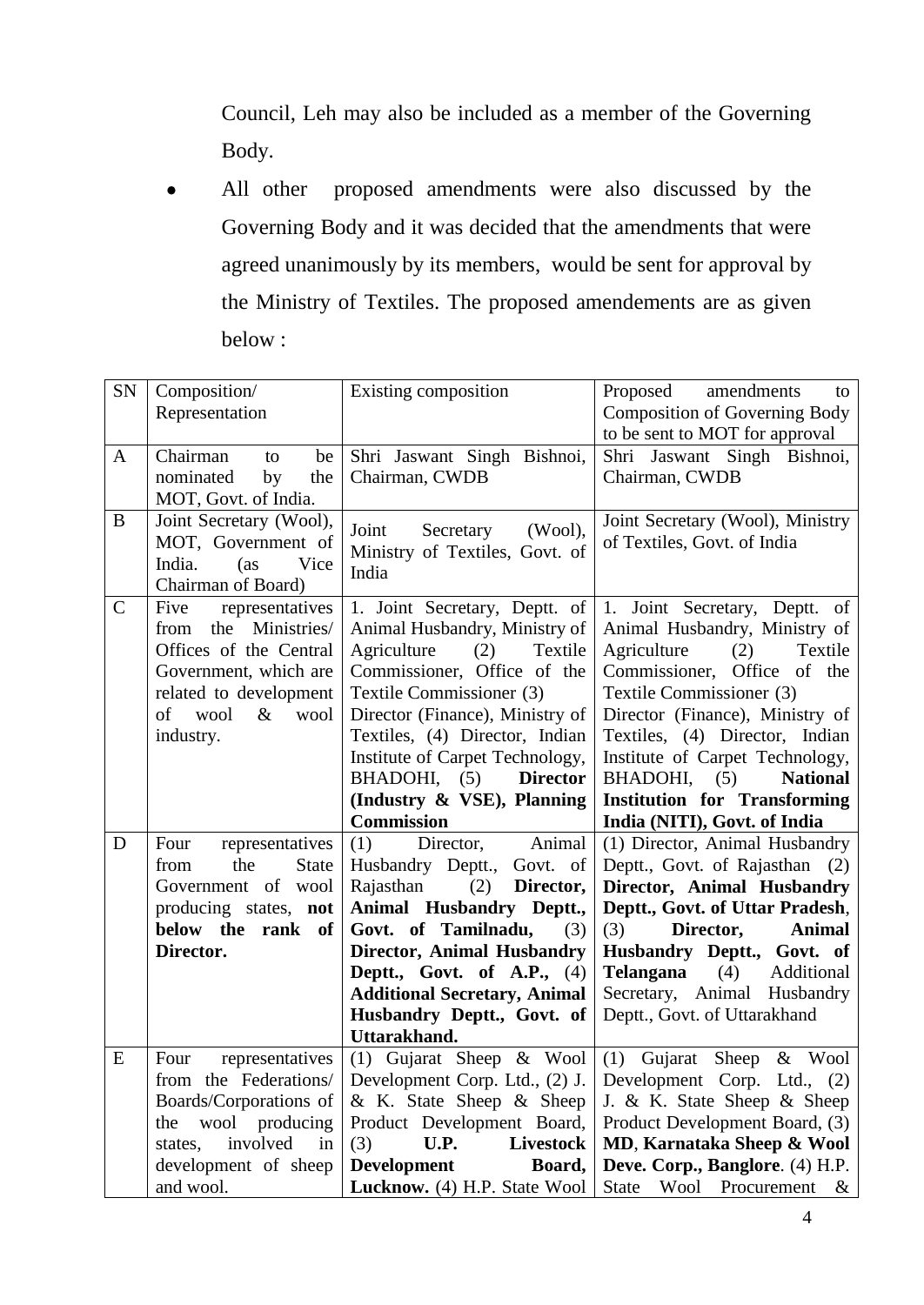|              |                                                                                                                                                                           | Marketing<br>Procurement $\&$<br>Federation Ltd., Shimla                                                                                                  | Marketing<br>Federation<br>Ltd.,<br>Shimla                                                                                                                                                                                                                                                     |
|--------------|---------------------------------------------------------------------------------------------------------------------------------------------------------------------------|-----------------------------------------------------------------------------------------------------------------------------------------------------------|------------------------------------------------------------------------------------------------------------------------------------------------------------------------------------------------------------------------------------------------------------------------------------------------|
| $\mathbf{F}$ | Two<br>representatives<br>research<br>from<br>institutions involved in<br>the research work of<br>and<br>woollen<br>wool<br>development.                                  | Research<br>(1)<br>Wool<br>Association, MOT &<br>(2) Central Sheep & Wool<br>Research Institute<br>(ICAR),<br>Jaipur                                      | (1) Wool Research Association,<br>MOT &<br>(2)<br>Central Sheep & Wool<br>Research<br>Institute<br>(ICAR),<br>Jaipur                                                                                                                                                                           |
| G            | Three<br>representatives<br>the<br>various<br>from<br>Organizations of wool<br>sector                                                                                     | (1) Executive Director, Wool<br>& Woollen Export Promotion<br>Council,<br>(2) Carpet Export Promotion<br>Council, (3) Indian Woollen<br>Mills Federation, | (1) Executive Director, Wool $\&$<br>Woollen<br>Export<br>Promotion<br>Council,<br>(2) CEO, Ladakh Autonomous<br>Hill Deve. Council, Leh (3)<br>Indian<br>Woollen<br>Mills<br>Federation,                                                                                                      |
| H            | Eight<br>representatives<br>from progressive sheep<br>breeders and NGOs<br>engaged in woollen<br>sector in various wool<br>producing States. (as<br>Non-official members) | Vacant                                                                                                                                                    | nominated<br>To<br>be<br>as<br>per<br>recommendation of State Govt.<br>Animal Husbandry Deptt and<br>Woollen Industrial Associations/<br>appropriate body engaged under<br>Wool Sector from major wool<br>potential areas like Ludhiana,<br>Panipat/Bhadohi, Amritsar<br>$-\&$<br>Bikaner etc. |
| $\mathbf I$  | Executive<br>Director,<br>Wool<br>Central<br>Development Board,<br>Jodhpur (as Member<br>Secretary of Board).                                                             | Vacant                                                                                                                                                    | To be filled up by the MOT on<br>deputation basis.                                                                                                                                                                                                                                             |

# **4. TO NOTE DECISIONS OF THE 44TH AND 45TH MEETINGS OF THE EXECUTIVE COMMITTEE OF THE CWDB HELD ON 23RD MAY,2014 AND 25TH NOV., 2014, RESPECTIVELY.**

The Governing Body noted the decisions of the  $44<sup>th</sup>$  and  $45<sup>th</sup>$ meetings of Executive Committee of CWDB that were held at New Delhi on 23-05-2014 and 25-11-2014 respectively.

## **5. TO APPRISE PHYSICAL AND FINANCIAL ACHIEVEMENTS UNDER IMPLEMENTATION OF ANNUAL PLAN 2014-15 AND TO APPROVE ANNUAL REPORT AND AUDITED ACCOUNTS OF THE BOARD FOR THE YEAR 2014-15.**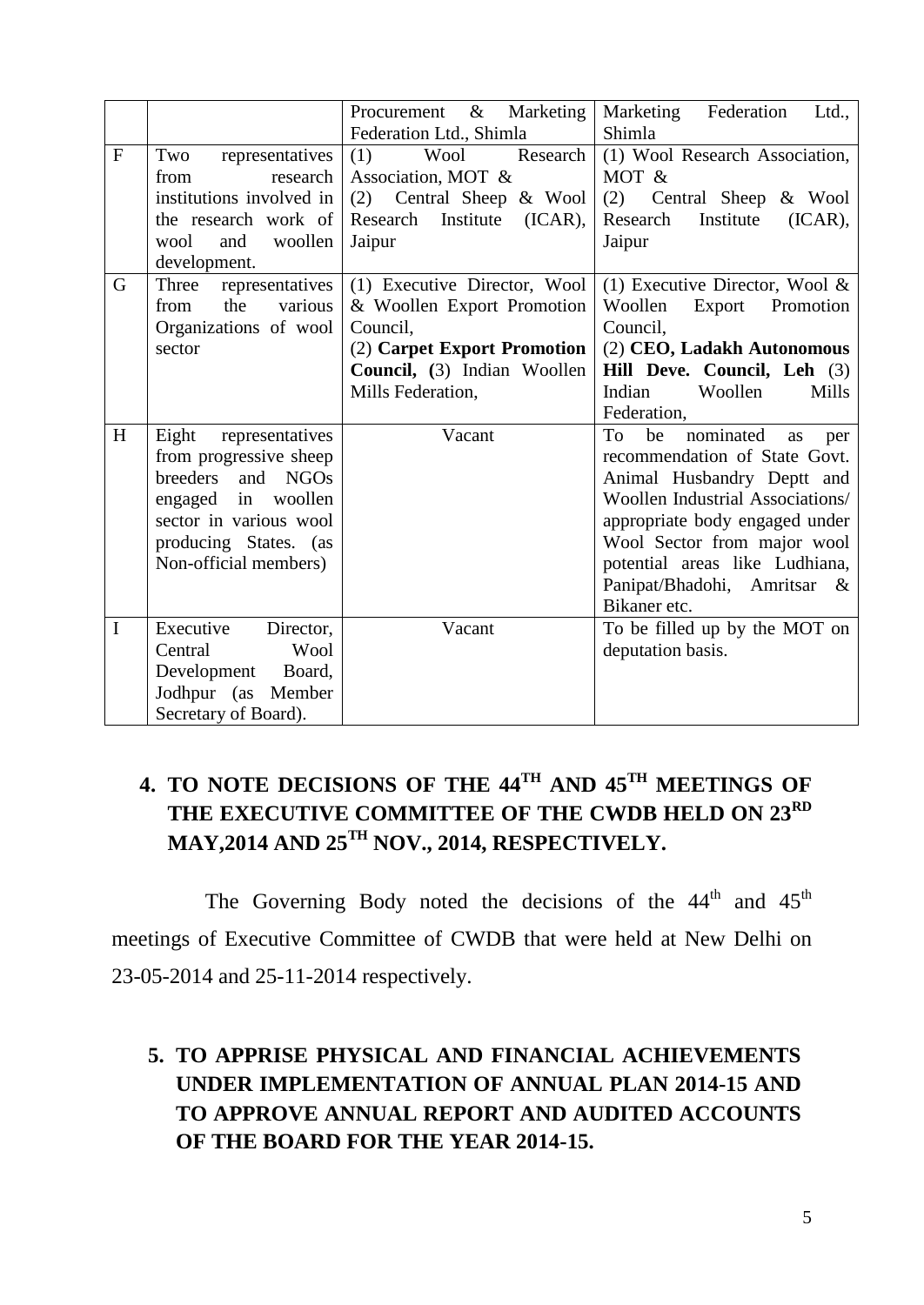ED, CWDB informed that the MOT had released Rs. 20 Crore under Plan Fund for implementation of different schemes of Wool Sector during Annual Plan 2014-15 and against this target the Board has utilized Rs. 18.98 crore. On the Non-Plan side, the Board has fully utilized Rs. 2.00 Crore to meet establishment and other administrative expenditure during Financial Year 2014-15.

After detailed discussion, the Governing Body approved the Annual Report and Audited Accounts of the CWDB for the year 2014-15 alongwith detailed physical and financial targets.

## **6. DISCUSSION AND APPROVAL OF B.E. OF CWDB FOR 2015-16 AND PROGRESS MADE SO FAR.**

The Board members were appraised about this year budget allocation. The members were also informed that additional budget would be sought at RE stage as per the requirement.

#### **7. TO ENHANCE BUDGET PROVISION UNDER SOCIAL SECURITY SCHEME(SSS)- SHEEP BREEDERS INSURANCE SCHEME OF CWDB IMPLEMENTING BY VARIOUS STATE GOVT ORGANIZATION AS OPEN SCHEME FOR ANNUAL PLAN 2015-16.**

Proposal to enhance budget under Social Security Scheme for implementation of Sheep Breeders Insurance Scheme with the help of LIC along with Sheep Insurance Scheme was discussed. As per approved scheme, the MOT has already released entire grant of Rs. 2 crore to the CWDB under the scheme and Rs. 1.75 crores has already been utilized by Board upto 2014- 15. During FY 2014-15, the LIC has covered more sheep breeders and demanded additional grant of Rs. 46.52 lakhs and further during current financial year 3,898 sheep breeders have been covered upto June, 2015 with more premium amount of Rs. 9.75 lakhs. Under B.E. of CWDB for 2015-16, the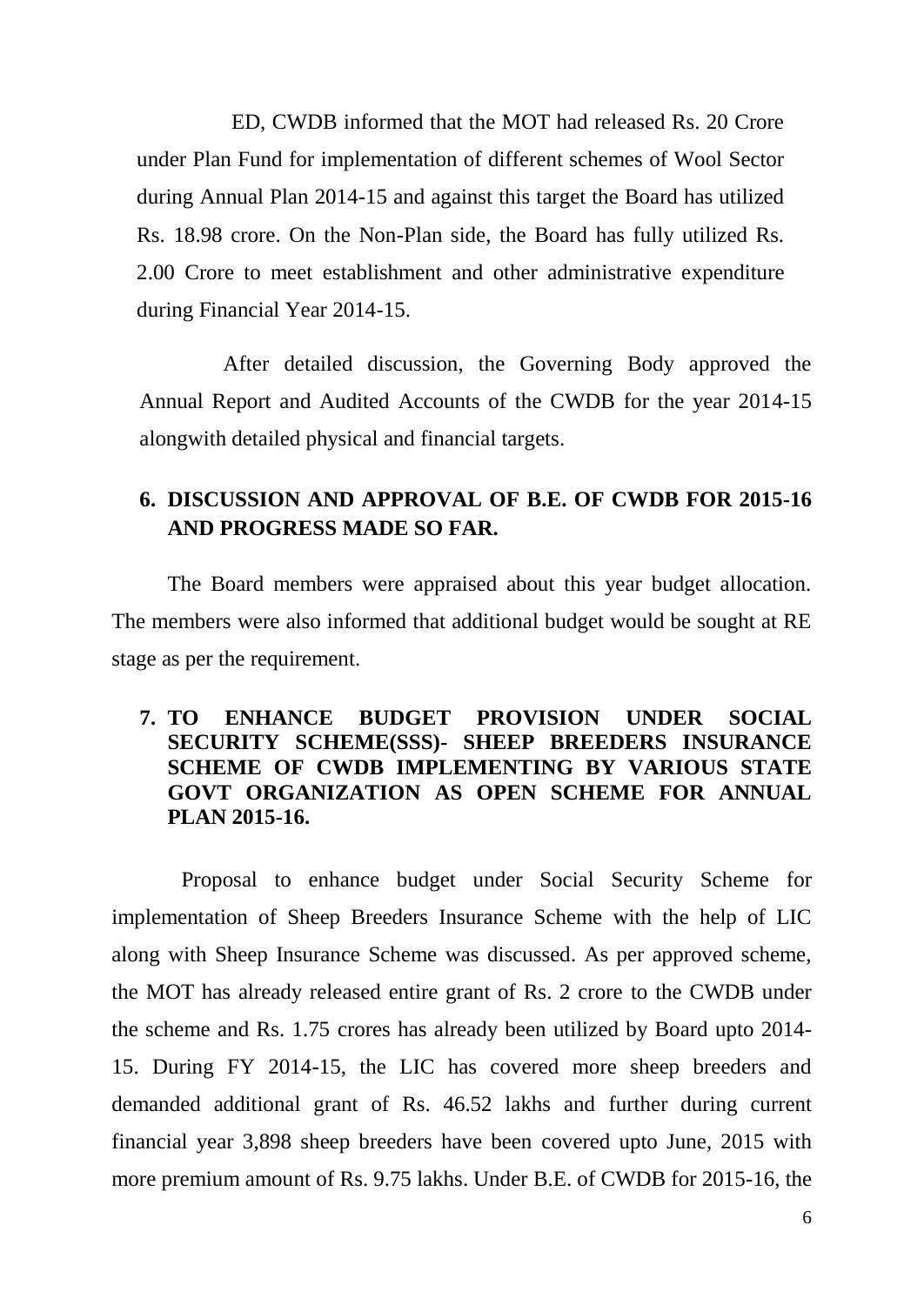MOT has sanctioned only Rs. 25 lakhs lying with the CWDB as unutilized fund of 2014-15. However, additional funds are required under this scheme to meet committed liability of previous year as well as current financial year.

 The ED read out for the benefit of the members, the recent Committee of Secretaries' (COS) decision, stating :-

1. Sheep breeders insurance schemes is to be subsumed with the life insurance schemes being provided to artisans, handloom weavers etc. under the Pradhan Mantri Suraksha Bima Yojana (PMSBY) and Pradhan Mantri Jeevan Jyoti Bima Yojana (PMJJBY) platform. The administrative Departments/Ministries concerned could facilitate enrolment of their targeted beneficiaries under these schemes and the existing schemes for different occupational groups such as powerloom workers, sheep breeders, weavers, handicrafts artisans, fishermen, aaganwadi workers, khadi workers, coir workers etc would get subsumed within PMJJBY and PMSBY. It was agreed that unrelated benefits such as scholarships etc. bundled with core benefits like life and accident insurance in some of the schemes, could be covered separately under relevant initiatives of the departments concerned like Education etc. It was mentioned that the Core Schemes would need to offer superior/equivalent features as compared to the existing schemes proposed to be converged.

2. Sheep Insurance Sheme being implemented by Ministry of Textiles will be subsumed with the core scheme of Livestock Insurance scheme being implemented by Department of Animal Husbandry, Dairying and Fisheries (DAHDF) and a roadmap for convergence of the scheme has to be prepared.

 Accordingly it was decided that CWDB would workout the modalities for collecting the data for such merger in accordance with the Committee of Secretaries (COS) decision. It was further decided that coverage of sheep breeders and sheep for insurance would be put on hold till such merger.

7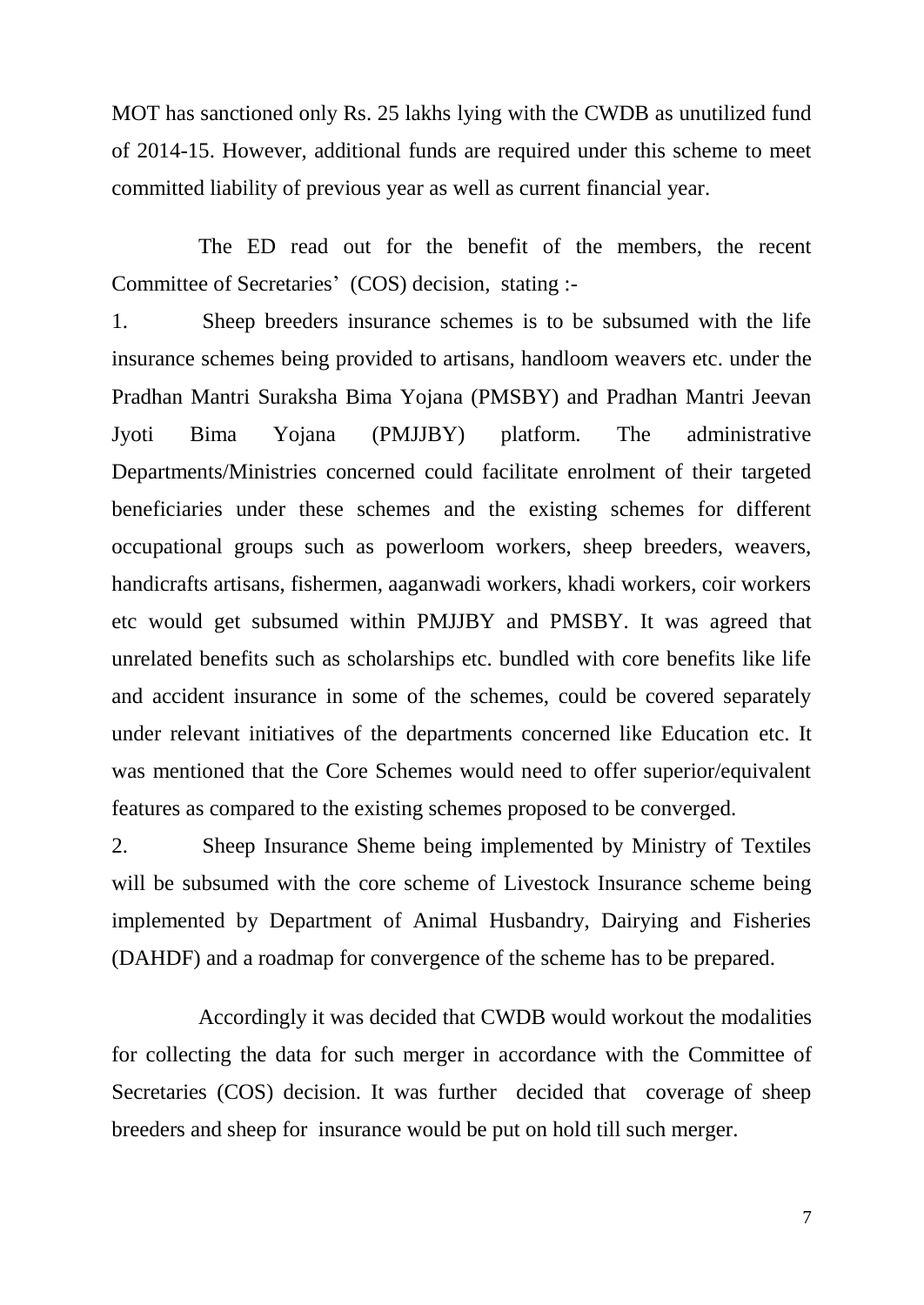The Jt. Secretary and VC, CWDB stated that committed liabilities towards these insurance schemes would be considered by Govt of India and that CWDB should send the proposal for MOTs approval.

## **8. TO NOTE PROGRESS UNDER IMPLEMENTATION OF PASHMINA PROMOTION PROGRAMME (P-3) IN LEH AND KARGIL DISTRICTS OF J. & K. STATE.**

The ED, CWDB informed the members about the progress under Pashmina Promotion Programme (P-3) in Leh and Kargil districts of J&K State. The members took note of the status.

## **Other points discussed during meeting:**

A) The issue of procurement of spare parts for the shearing machines funded by CWDB came up for discussion. The states of J&K and others pointed out that the spare parts being expensive; the shearing machines were lying idle due to lack of funds. Chairman, CWDB pointed out that state governments should contribute towards cost of procurement of spare parts. During discussion on projects approved by the Executive Committee, Dr. S. M. K. Naqvi, Director, Central Sheep & Wool Research Institute (CSWRI) explained that shearing cost of sheep is about Rs. 15-25 per sheep per clip which is very high going by the earnings from wool per sheep. There is lack of sheep shearing machines in India and are mostly being imported. Since these are costly machines, there is need to manufacture them indigenously. He also observed that there was a need to restart the work for development of indigenous combs and cutters for sheep shearing machines, which could be done through IIT, Delhi as it had been involved with the task earlier on as well.

 He also informed that there is also lack of trained manpower to shorn sheep with imported sheep shearing machines in most of the States and required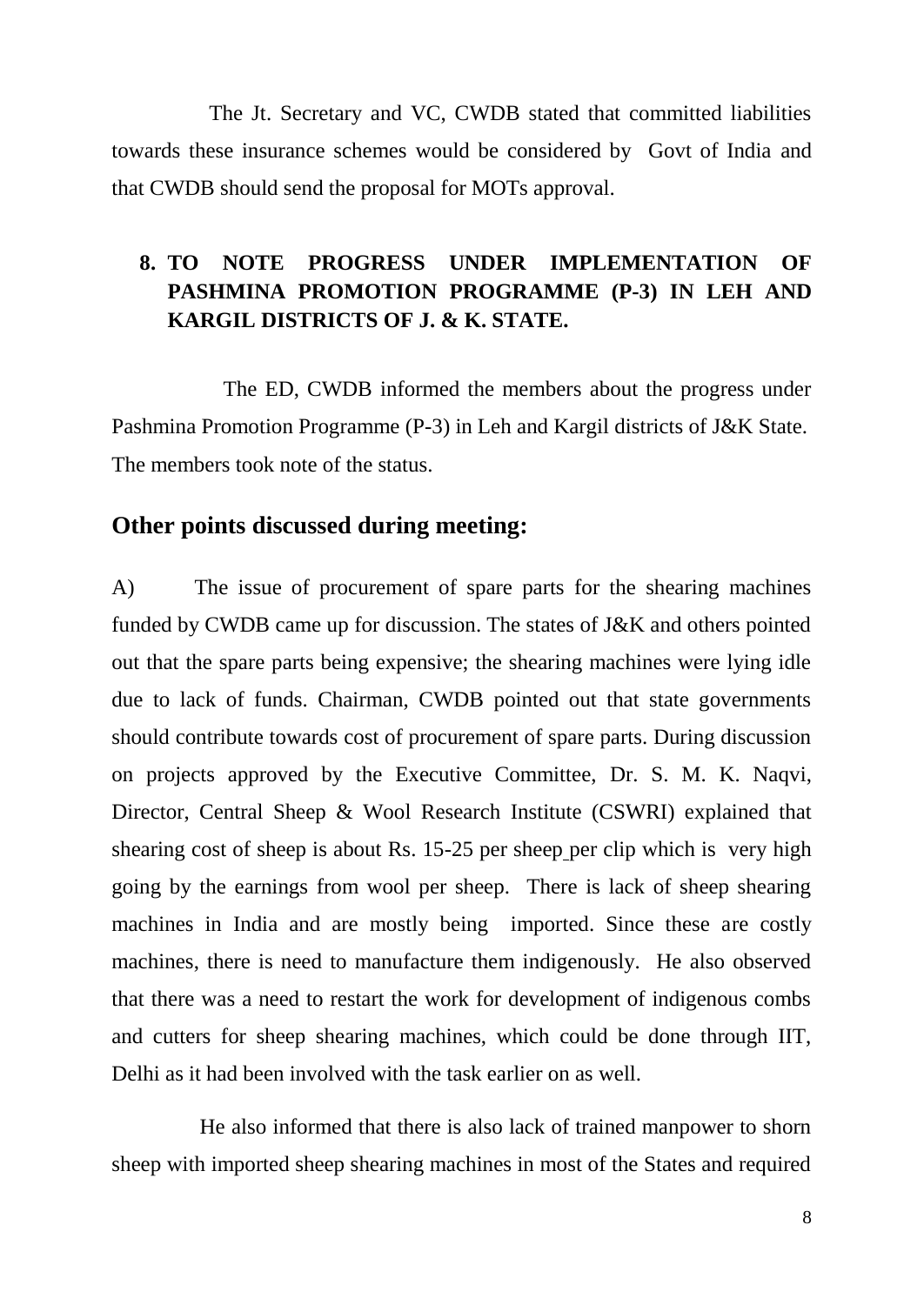training under this activity and requested CWDB to provide opportunity to conduct training in machine shearing at CSWRI,Avikanagar on the newly procured sheep shearing machines.

 The Chairman, CWDB suggested to call report from all State Govt. organizations who have received sheep shearing machines from CWDB in  $8<sup>th</sup>$ and 9<sup>th</sup> Five Year Plans regarding number of shearing machines which are in working condition, condemned, repairable and the requirement of spare parts and demand of financial assistance to re-use the machines to benefit shepherds.

B) The Director, CSWRI requested to sanction Rs. 4 lakh for organizing one Sheep Mela at their Avikanagar institute in Oct.-Nov., 2015 as it was organized in 2014-15 as well with the help of CWDB. The Chairman suggested to submit proper proposal justifying financial requirement and detailed programme with list of invitees etc. for consideration of Executive Committee of CWDB.

## **Other Agenda items:**

Following additional agenda items were also introduced by Chairman, CWDB :

#### **A. Secretarial Assistant to the Chairman, CWDB :**

The Chairman, CWDB stated that being the Chairman of CWDB, he has status equivalent to the Secretary to Govt. of India. He may, therefore, be provided secretarial assistance on contract/ co-terminal basis. The Board agreed to consider appointment of one Steno and one Driver on co-terminus contractual basis.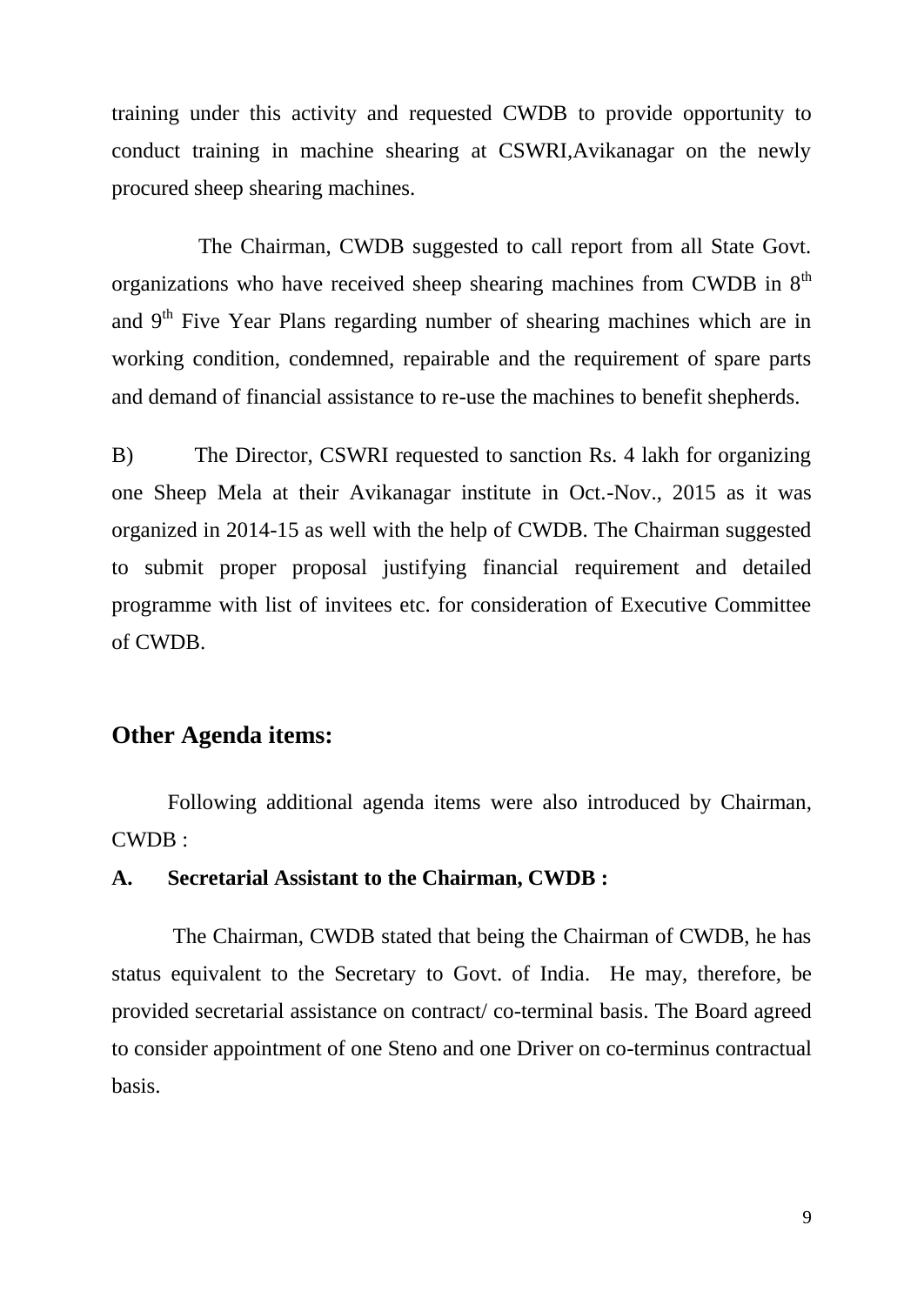#### **B. Transfer of Wool Marketing Deve. Officer from Bikaner to Jodhpur :**

The Chairman, CWDB was of the view that the services of Shri P. S. Champawat, Wool Marketing Development Officer, CWDB (Group 'A' officer) is not being fully utilized by the Board from April, 2011 due to his transfer from Jodhpur head office to Wool Testing Centre at Bikaner. There is no work for him at Lab office, Bikaner and no specific programme has been started by Board in  $12<sup>th</sup>$  Plan for marketing of raw wool in Rajasthan State. Presently, services of Shri Champawat, WMDO is required at Jodhpur office, he being senior most officer of Board.

After detailed discussion, the Board agreed to transfer Shri P. S. Champawat, WMDO from Bikaner to Jodhpur.

# **C. Reimbursement of Medical claim bill of Shri Sumer Singh Champawat, DMM :**

Proposal regarding partial reimbursement of medical bills of Shri Sumer Singh Champawat, Dy. Manager Marketing, CWDB for emergency treatment of his wife for total claim amount of Rs. 4 lakh was also brought up by the Chairman & discussed by the Governing Body. Shri N. K. Mallick, Director, MOT & ED, CWDB explained that it is an administrative matter, Governing Body is not aware about facts and circuimstances of case for taking any decision in this meeting. After detail discussion, it was decided to recommend the matter to the MOT to consider the case, sympathatically, as per admissible rules in CWDB/Govt. of India.

The meeting ended with vote of thanks to the Chair.